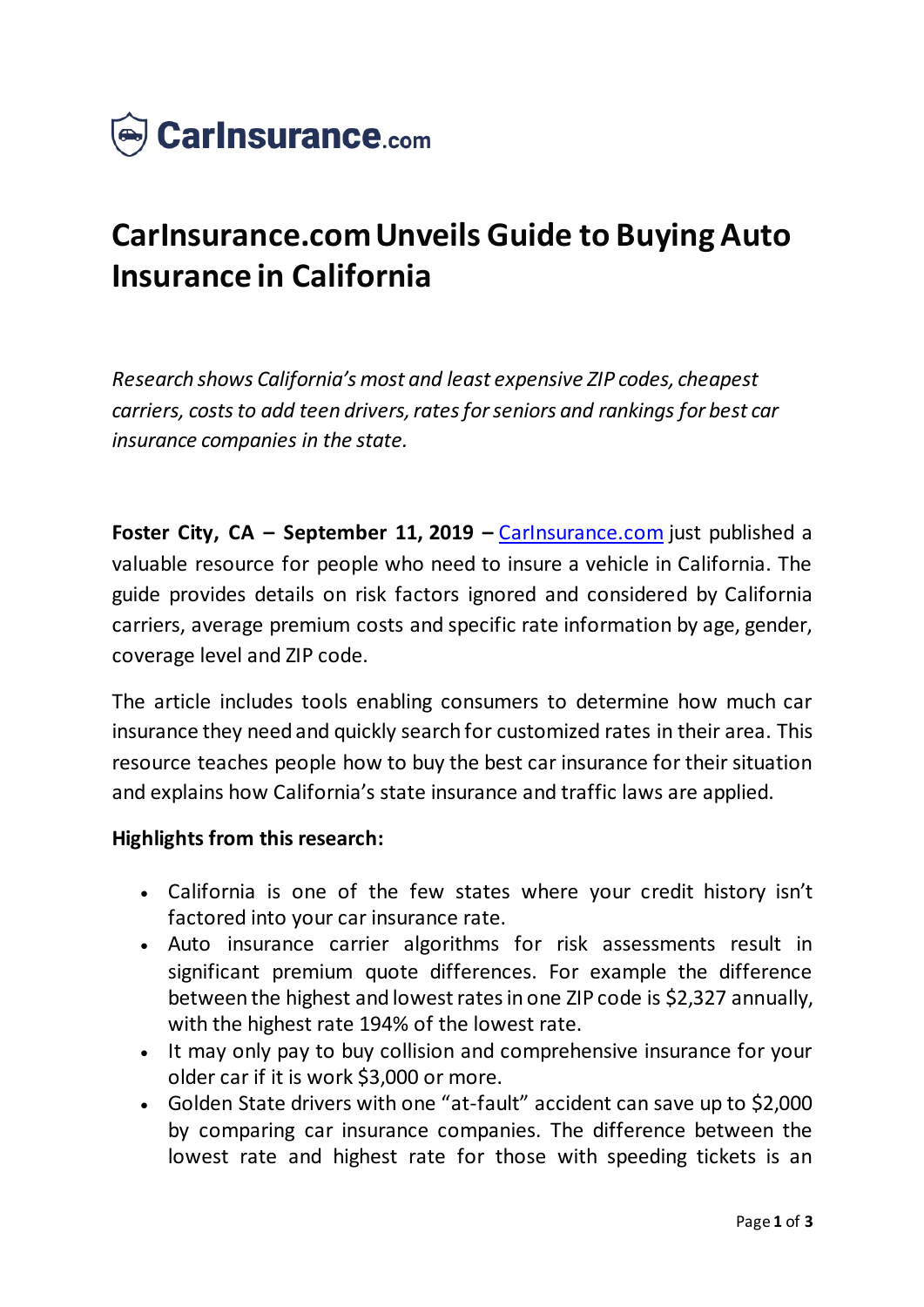average of \$1,320, which is how much you overpay if you don't shop your policy

- It can cost as much as \$5,474 per year to add a teen driver to your auto insurance policy, but the cost ranges significantly.
- Interstate-5 had the highest number of fatal accidents in California, according to the National Highway Traffic Safety Administration's most recent data.

California recently joined five other states that ban consideration of gender when setting rates. Under the state's Proposition 103, drivers meeting certain conditions must receive a discount of at least 20% versus drivers who fail to meet specified criteria. View the complete guide: [California Car Insuranc](https://www.carinsurance.com/state/California-car-insurance.aspx)e

CarInsurance.com Editorial Director Michelle Megna is available for comment on this research.

## **About CarInsurance.com**

CarInsurance.com is owned and operated by QuinStreet, Inc. (Nasdaq: [QNST\)](https://www.nasdaq.com/market-activity/stocks/qnst), a pioneer in delivering online marketplace solutions to match searchers with brands in digital media.

QuinStreet is committed to providing consumers and businesses with the information and tools they need to research, find and select the products and brands that meet their needs. CarInsurance.com is a member of the company's expert research and publishing division.

[CarInsurance.com](https://www.carinsurance.com/) is a one-stop online destination for car insurance information, providing unbiased, expert advice on how to shop for insurance plans, what consumers should pay and what coverage they can get from a policy.

Since 2003, CarInsurance.com has been educating consumers through its breadth of expert content, tools, and in-depth studies to help site visitors make informed decisions about their car insurance.